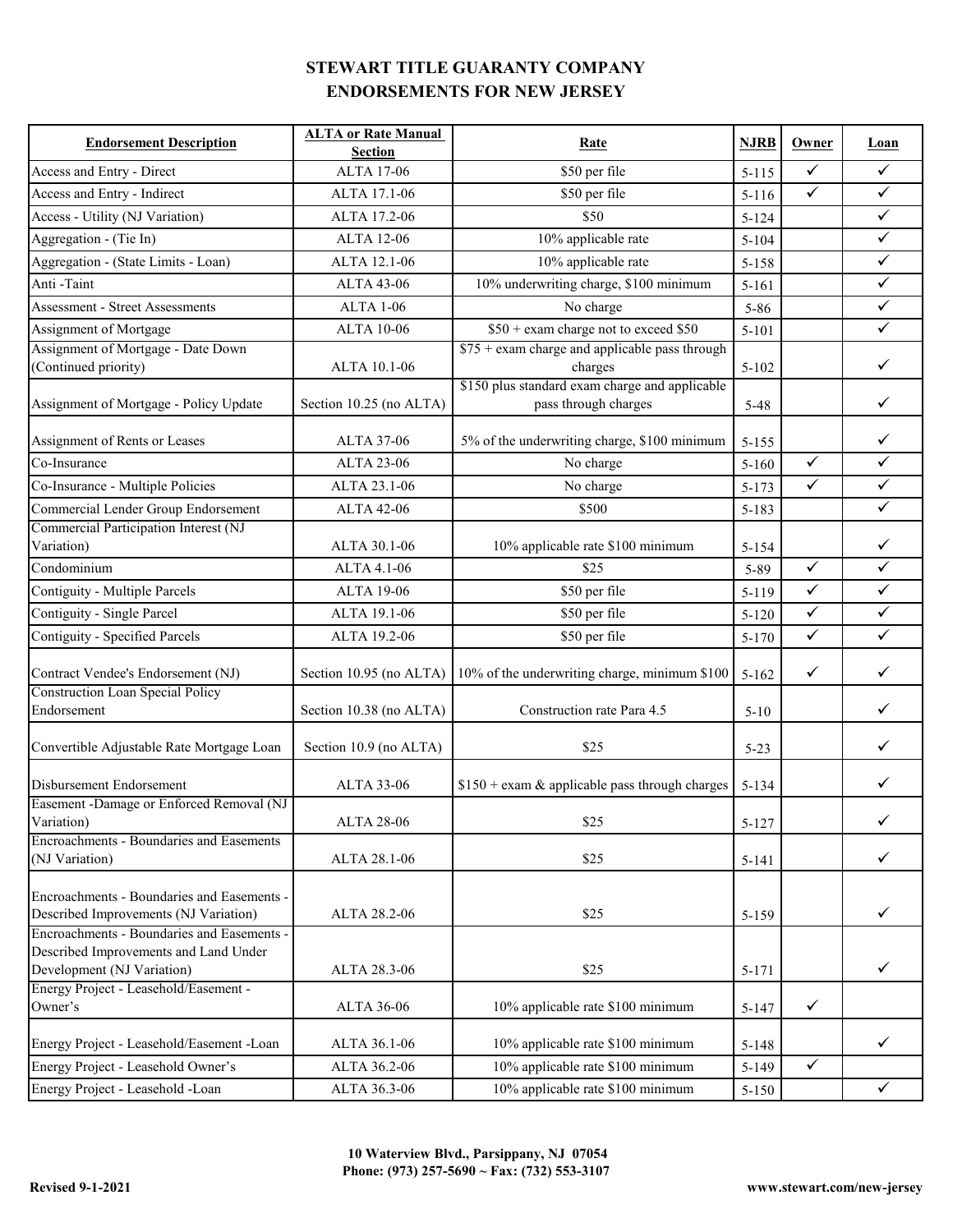| <b>Endorsement Description</b>                                                       | <b>ALTA or Rate Manual</b> | Rate                                                              | <b>NJRB</b> | Owner        | Loan         |
|--------------------------------------------------------------------------------------|----------------------------|-------------------------------------------------------------------|-------------|--------------|--------------|
|                                                                                      | <b>Section</b>             |                                                                   |             |              |              |
| Energy Project - Covenant, Conditions and<br>Restrictions - Land Under Development - |                            |                                                                   |             |              |              |
| Owner's                                                                              | ALTA 36.4-06               | 10% applicable rate \$100 minimum                                 | $5 - 151$   | ✓            |              |
| Energy Project - Covenant, Conditions and                                            |                            |                                                                   |             |              |              |
| Restrictions - Land Under Development -                                              |                            |                                                                   |             |              |              |
| Loan                                                                                 | ALTA 36.5-06               | 10% applicable rate \$100 minimum                                 | $5 - 152$   |              | ✓            |
| <b>Energy Project - Encroachments</b>                                                | ALTA 36.6-06               | 10% applicable rate \$100 minimum                                 | $5 - 153$   | $\checkmark$ | $\checkmark$ |
| Energy Project - Fee Estate - Owner's Policy                                         | ALTA 36.7-06               | 10% applicable rate \$100 minimum                                 | $5 - 166$   | $\checkmark$ |              |
| Energy Project - Fee Estate - Loan Policy                                            | ALTA 36.8-06               | 10% applicable rate \$100 minimum                                 | $5 - 167$   |              | $\checkmark$ |
| <b>Environmental Protection Lien</b>                                                 | ALTA 8.1-06                | \$25                                                              | 5-94        |              | $\checkmark$ |
|                                                                                      |                            |                                                                   |             |              |              |
| Environmental Protection Lien - Commercial                                           | ALTA 8.2-06                | \$100                                                             | $5 - 165$   |              | $\checkmark$ |
| Fairway - Partnership                                                                | Section 10.27 (no ALTA)    | \$50                                                              | $5 - 51$    | $\checkmark$ | $\checkmark$ |
| Fairway - LLC                                                                        | Section 10.28 (no ALTA)    | \$50                                                              | $5 - 52$    | $\checkmark$ | $\checkmark$ |
| First Loss-Multiple Parcel Transaction                                               | <b>ALTA 20-6</b>           | 10% applicable rate-\$500 minimum                                 | $5 - 121$   |              | $\checkmark$ |
| FNMA Balloon Mortgage                                                                | Section 10.11 (no ALTA)    | \$25 1-4 Family Residential                                       | $5 - 31$    |              | $\checkmark$ |
| Future Advance - Priority                                                            | <b>ALTA 14-06</b>          | \$50                                                              | $5 - 107$   |              | $\checkmark$ |
| Future Advance - Knowledge                                                           | ALTA 14.1-06               | \$50                                                              | $5 - 108$   |              | $\checkmark$ |
| Future Advance - Letter of Credit                                                    | ALTA 14.2-06               | \$50                                                              | 5-109       |              | $\checkmark$ |
| Future Advance - Reverse Mortgage                                                    | ALTA 14.3-06               | \$25                                                              |             |              | $\checkmark$ |
|                                                                                      |                            |                                                                   | $5 - 110$   | $\checkmark$ | $\checkmark$ |
| Identified Risk Coverage<br>Last Dollar (Application of Mortgage                     | ALTA 34-06                 | See rate manual                                                   | $5 - 142$   |              |              |
| Payments)                                                                            | Section 10.32 (no ALTA)    | No charge                                                         | $5 - 57$    |              | ✓            |
| Leasehold Owner's                                                                    | <b>ALTA 13-06</b>          | See rate manual                                                   | $5 - 105$   | $\checkmark$ |              |
| Leasehold Loan                                                                       | ALTA 13.1-06               | See rate manual                                                   | $5 - 106$   |              | $\checkmark$ |
|                                                                                      |                            |                                                                   |             |              |              |
| Location (NJ Variation)                                                              | <b>ALTA 22-06</b>          | \$25                                                              | $5 - 123$   |              | ✓            |
| Manufactured Housing Unit                                                            | <b>ALTA 7-06</b>           | \$50                                                              | $5-93$      | $\checkmark$ | $\checkmark$ |
| Mezzanine Financing                                                                  | ALTA 16-06                 | 30% applicable rate - \$500 minimum                               | $5 - 114$   | $\checkmark$ |              |
| Minerals and other Subsurface Substances -                                           |                            | \$25 1 to 4 family otherwise 10% applicable rate                  |             |              |              |
| Damage to buildings<br>Minerals and other Subsurface Substances -                    | ALTA 35-06                 | \$100 minimum<br>\$25 1 to 4 family otherwise 10% applicable rate | $5 - 143$   | $\checkmark$ | $\checkmark$ |
| Improvements                                                                         | ALTA 35.1-06               | \$100 minimum                                                     | $5 - 144$   | $\checkmark$ | $\checkmark$ |
| Minerals and other Subsurface Substances -                                           |                            | \$25 1 to 4 family otherwise 10% applicable rate                  |             |              |              |
| Described Improvements                                                               | ALTA 35.2-06               | \$100 minimum                                                     | $5 - 145$   | $\checkmark$ | $\checkmark$ |
| Minerals and other Subsurface Substances -                                           |                            | \$25 1 to 4 family otherwise 10% applicable rate                  |             |              |              |
| Land under development                                                               | ALTA 35.3-06               | \$100 minimum                                                     | $5 - 146$   | $\checkmark$ | $\checkmark$ |
| Modifiable Mortgage Option                                                           | Section 10.40 (no ALTA)    | \$50                                                              | $5 - 65$    |              | $\checkmark$ |
| Mortgage Modification                                                                | <b>ALTA 11-06</b>          | Mod. Rate Para 4.6.2                                              | $5 - 103$   |              | $\checkmark$ |
| Mortgage Modification with Subordination                                             | ALTA 11.1-06               | Mod. Rate Para 4.6.2                                              | 5-174       |              | $\checkmark$ |
| Mortgage Modification with Additional                                                |                            |                                                                   |             |              |              |
| Amount of Insurance                                                                  | ALTA 11.2-06               | Mod. Rate Para 4.6.2                                              | $5 - 175$   |              | $\checkmark$ |
| Non-Imputation -Full Equity Transfer                                                 | <b>ALTA 15-06</b>          | 20% applicable rate                                               | $5 - 111$   | $\checkmark$ | $\checkmark$ |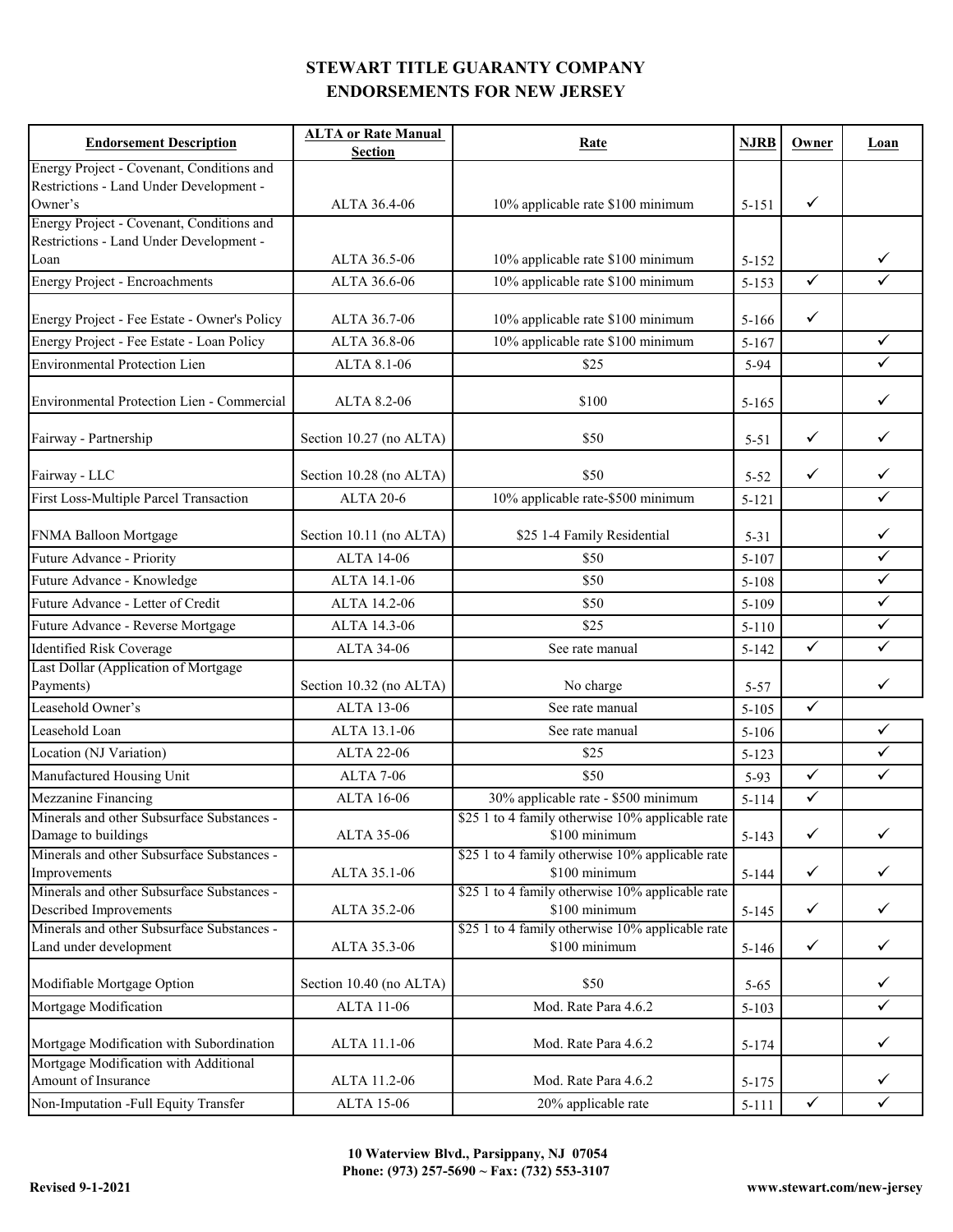| <b>Endorsement Description</b>                                                                          | <b>ALTA or Rate Manual</b><br><b>Section</b> | Rate                                                                                                                            | <b>NJRB</b> | Owner        | Loan         |
|---------------------------------------------------------------------------------------------------------|----------------------------------------------|---------------------------------------------------------------------------------------------------------------------------------|-------------|--------------|--------------|
| Non-Imputation -Additional Insured                                                                      | ALTA15.1-06                                  | 20% applicable rate                                                                                                             | $5 - 112$   | $\checkmark$ | $\checkmark$ |
| Non-Imputation -Partial Equity Transfer                                                                 | ALTA 15.2-06                                 | 20% applicable rate                                                                                                             | $5 - 113$   | $\checkmark$ | $\checkmark$ |
| Options Endorsement (NJ)                                                                                |                                              | Section 10.96 (no ALTA) 10% of the underwriting charge, minimum \$100                                                           | $5 - 163$   | $\checkmark$ | ✓            |
| Pari Passu Mortgage - Loan Policy                                                                       | <b>ALTA 45-06</b>                            | 10% of the underwriting charge, minimum \$100                                                                                   | $5 - 168$   |              | ✓            |
| Partial Release of Mortgaged Premises                                                                   | Section 10.105 (No<br>ALTA)                  | $$50 + e$ xam & applicable pass through charges<br>for 1-4 family otherwise $$300 + e$ xam &<br>applicable pass through charges | 5-177       |              | ✓            |
| Policy Authentication                                                                                   | ALTA 39-06                                   | No Charge                                                                                                                       | 5-178       | $\checkmark$ | $\checkmark$ |
| PUD - Planned Unit Development                                                                          | ALTA 5.1-06                                  | \$25                                                                                                                            | 5-90        | $\checkmark$ | $\checkmark$ |
| Covenants, Conditions and Restrictions<br>(Owner's Unimproved Land)                                     | ALTA 9.1-06                                  | 10% applicable rate - \$100 minimum                                                                                             | 5-96        | $\checkmark$ |              |
| Covenants, Conditions and Restrictions<br>(Owner's Improved Land)                                       | ALTA 9.2-06                                  | 10% applicable rate - \$100 minimum                                                                                             | 5-97        | $\checkmark$ |              |
| Covenants, Conditions and Restrictions<br>(Loan)                                                        | ALTA 9.3-06                                  | \$25 1 to 4 family otherwise 10% of the<br>underwriting charge for loan policy, \$100<br>minimum                                | 5-98        |              | ✓            |
| Private Rights - Current Assessments - Loan<br>Policy (NJ Variation)                                    | ALTA 9.6.1-06                                | \$25 1 to 4 family otherwise 10% of the<br>underwriting charge for loan policy, \$100<br>minimum                                | $5 - 169$   |              | ✓            |
| Restrictions, Encroachments & Minerals -<br>(Land Under Development - Loan Policy) (NJ<br>Variation)    | ALTA 9.7 - 06                                | \$25 1 to 4 family otherwise 10% of the<br>underwriting charge for loan policy, \$100<br>minimum                                | 5-139       |              | $\checkmark$ |
| Covenants, Conditions and Restrictions -<br>(Land Under Development - Owner's Policy)<br>(NJ Variation) | ALTA 9.8-06                                  | 10% applicable rate - \$100 minimum                                                                                             | $5 - 140$   | $\checkmark$ |              |
| Private Rights - Owner's Policy (NJ<br>Variation)                                                       | ALTA 9.9-06                                  | \$25 1 to 4 family otherwise 10% of the<br>underwriting charge for owner's policy \$100<br>minimum                              | $5 - 156$   | $\checkmark$ |              |
| Restrictions, Encroachments, Minerals -<br>Current Violations - Loan Policy (NJ<br>Variation)           | ALTA 9.10-06                                 | \$25 1 to 4 family otherwise 10% of the<br>underwriting charge for loan policy \$100<br>minimum                                 | $5 - 157$   |              | ✓            |
| Reverse Annuity Mortgage                                                                                | Section 10.13 (no ALTA)                      | \$25                                                                                                                            | $5 - 33$    |              |              |
| Same as Survey Endorsement (NJ Variation)                                                               | ALTA 25-06                                   | \$25                                                                                                                            | $5 - 125$   |              | ✓            |
| Same as Portion of Survey (NJ Variation)                                                                | ALTA 25.1-06                                 | \$25                                                                                                                            | $5 - 126$   |              | ✓            |
| Secondary Mortgage Market                                                                               | Section 10.12 (no ALTA)                      | \$25                                                                                                                            | $5 - 32$    |              | $\checkmark$ |
| Severable Improvements Endorsement                                                                      | ALTA 31-06                                   | 20% applicable rate - \$500 minimum                                                                                             | $5 - 133$   | $\checkmark$ | $\checkmark$ |
| Shared Appreciation 1 to 4 family Mortgage                                                              |                                              |                                                                                                                                 |             |              |              |
| Endorsement                                                                                             | <b>ALTA 30-06</b>                            | 5% applicable rate - \$100 minimum                                                                                              | 5-131       |              | ✓            |
| Shared Appreciation - Commercial                                                                        |                                              |                                                                                                                                 |             |              |              |
| Participation Interest (NJ Variation)                                                                   | ALTA 30.1-06                                 | 10% applicable rate - \$100 minimum                                                                                             | $5 - 154$   |              | ✓            |
| Subdivision (NJ Variation)                                                                              | <b>ALTA 26-06</b>                            | 5% applicable rate - \$100 minimum                                                                                              | $5 - 176$   | $\checkmark$ | $\checkmark$ |
| Successors and Transferees Coverage                                                                     | Section 10.41 (no ALTA)                      | 10% applicable rate at issuance of policy; 20%<br>of then current rate thereafter                                               | $5 - 66$    | $\checkmark$ |              |
| Survey                                                                                                  | Section 10.5 (no ALTA)                       | \$25                                                                                                                            | $5 - 01$    | $\checkmark$ | $\checkmark$ |